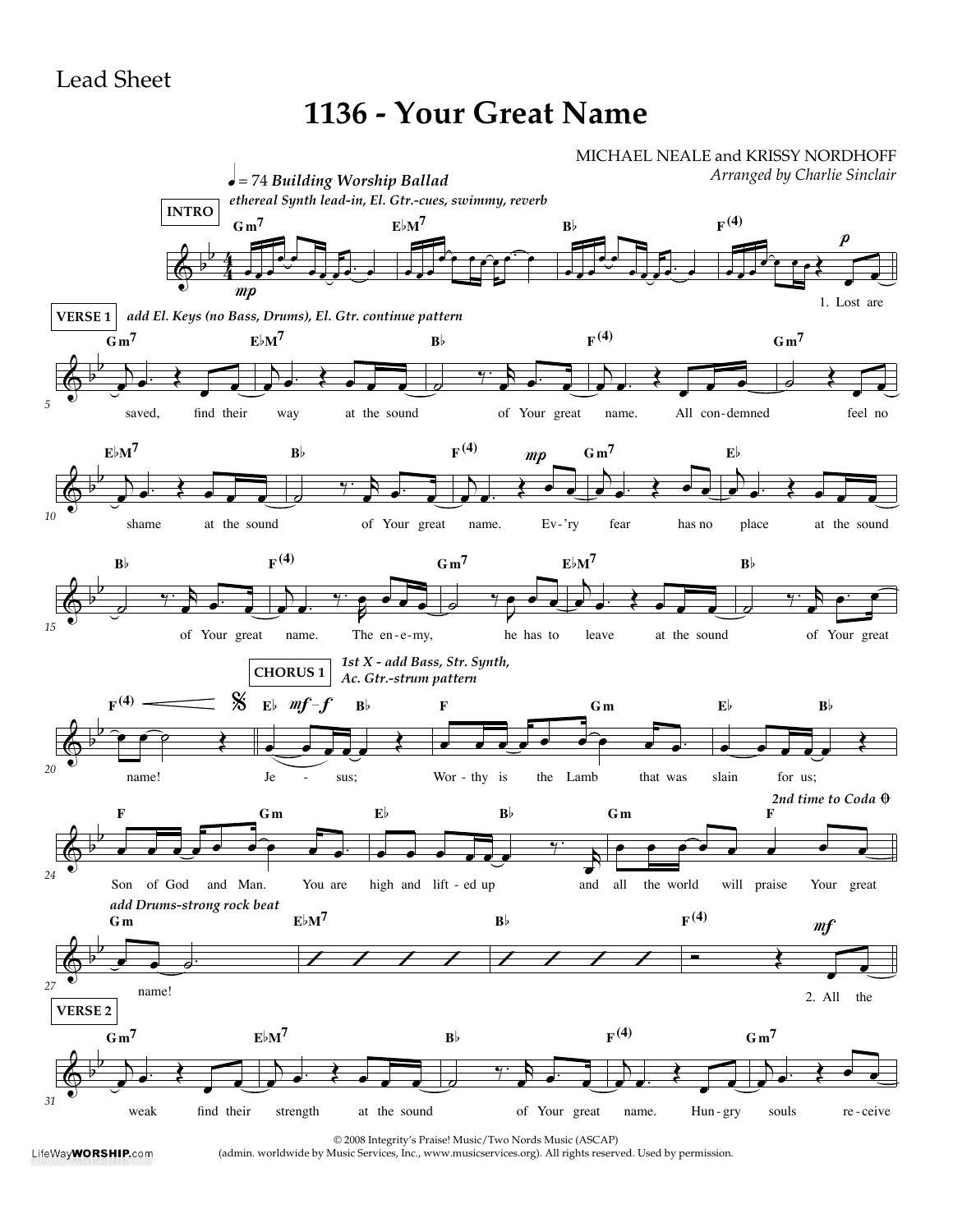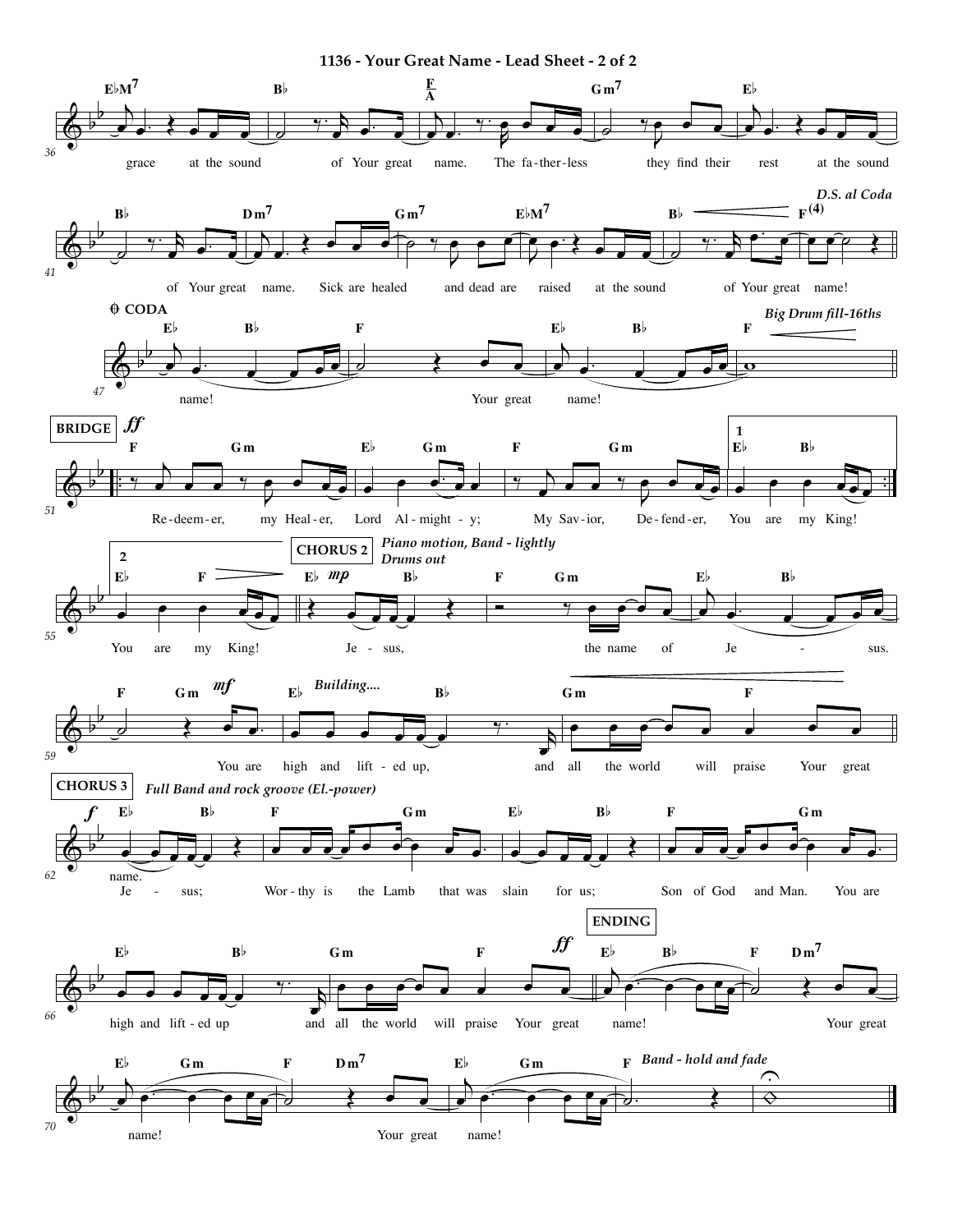## Lead Sheet Capo Version

## **1136 - Your Great Name**



© 2008 Integrity's Praise! Music/Two Nords Music (ASCAP)

LifeWay**WORSHIP.com** 

(admin. worldwide by Music Services, Inc., www.musicservices.org). All rights reserved. Used by permission.